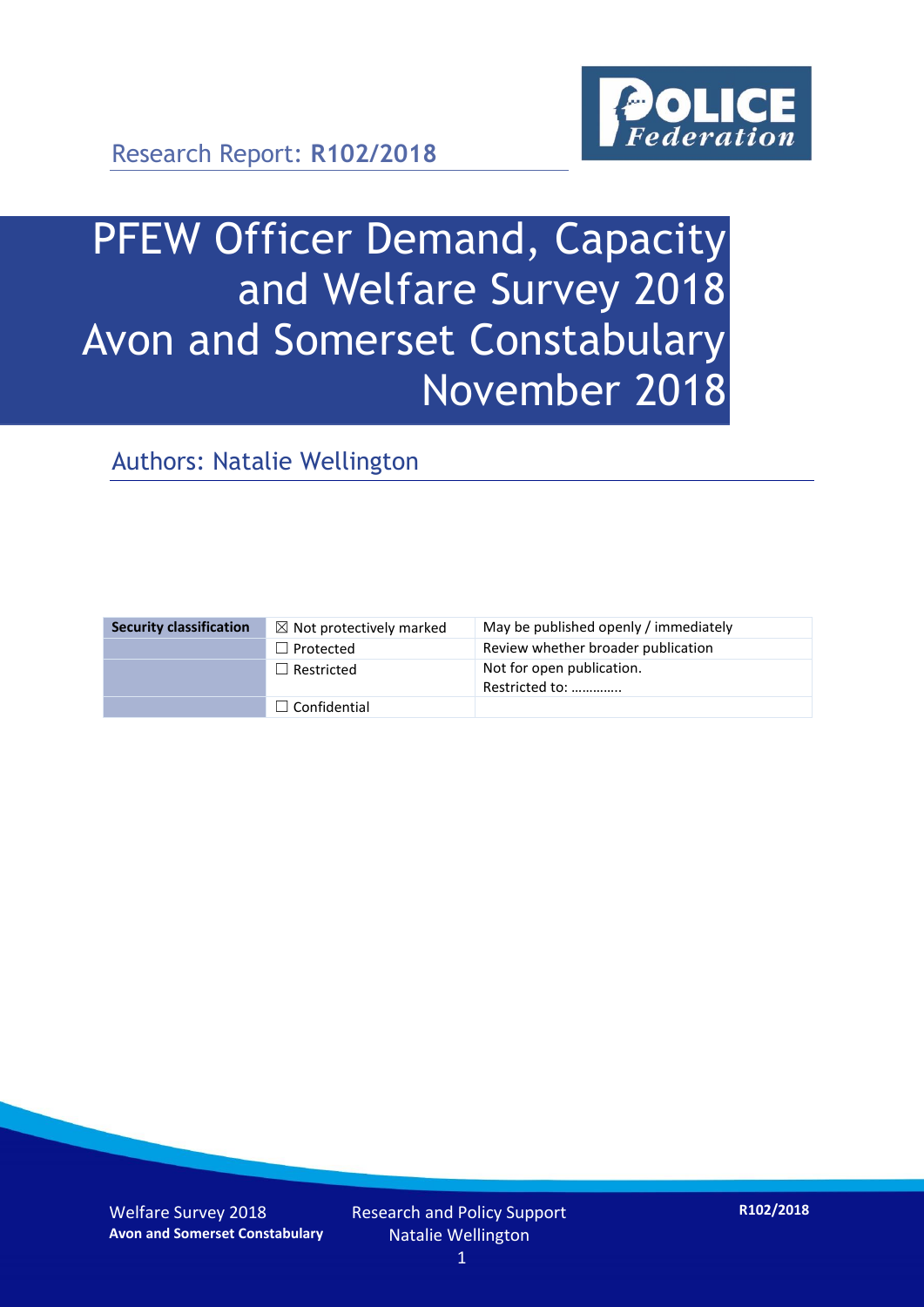## **FOREWORD**

#### **INTRODUCTION**

Over the last decade, the impact of reducing policing budgets on officer numbers has been considerable, with a 15% fall in officer numbers over a seven year period from a high of 142,056 in 2009 to 121,010 in March 2018. $^{\mathrm{i}}$  Evidence from a focus group study conducted by the PFEW<sup>ii</sup> highlighted that these reductions may be having a negative effect on officers individual wellbeing. It was within this context that the Police Federation of England and Wales (PFEW) began a biennial Demand, Capacity and Welfare Survey. The 2018 PFEW Officer Demand, Capacity and Welfare Survey is the second iteration of the survey.

This report provides a summary of responses to key questions from the 2018 PFEW Officer Demand, Capacity and Welfare Survey from respondents in Avon and Somerset Constabulary.

Where appropriate, details of average responses from last year, or the police service as a whole, are also presented. However, differences across these figures have not been tested to assess whether they are statistically significant<sup>1</sup>; therefore any and all differences reported are for guidance only and must be treated with caution.

Force rankings have not been included, because not all differences are statistically significant. In addition, forces with fewer than 100 respondents were not provided with a force level report as their sample size was too small to be representative of the force as a whole and may have enabled identification of individuals based on their demographics.

Please be aware that the total number of responses for each item may vary slightly as not all items were answered by all respondents, and all percentages are rounded to the nearest whole number. In addition, the actual differences between any and all groups may be quite small and these details should be considered when interpreting the data.

 $1$  As all the data are derived from samples of the population, rather than the whole population, percentage figures calculated are strictly speaking estimates, rather than exact measures. This means that every figure has a margin of error associated with it. Hence a very small percentage difference year on year may be due to sampling, rather than to actual changes.

-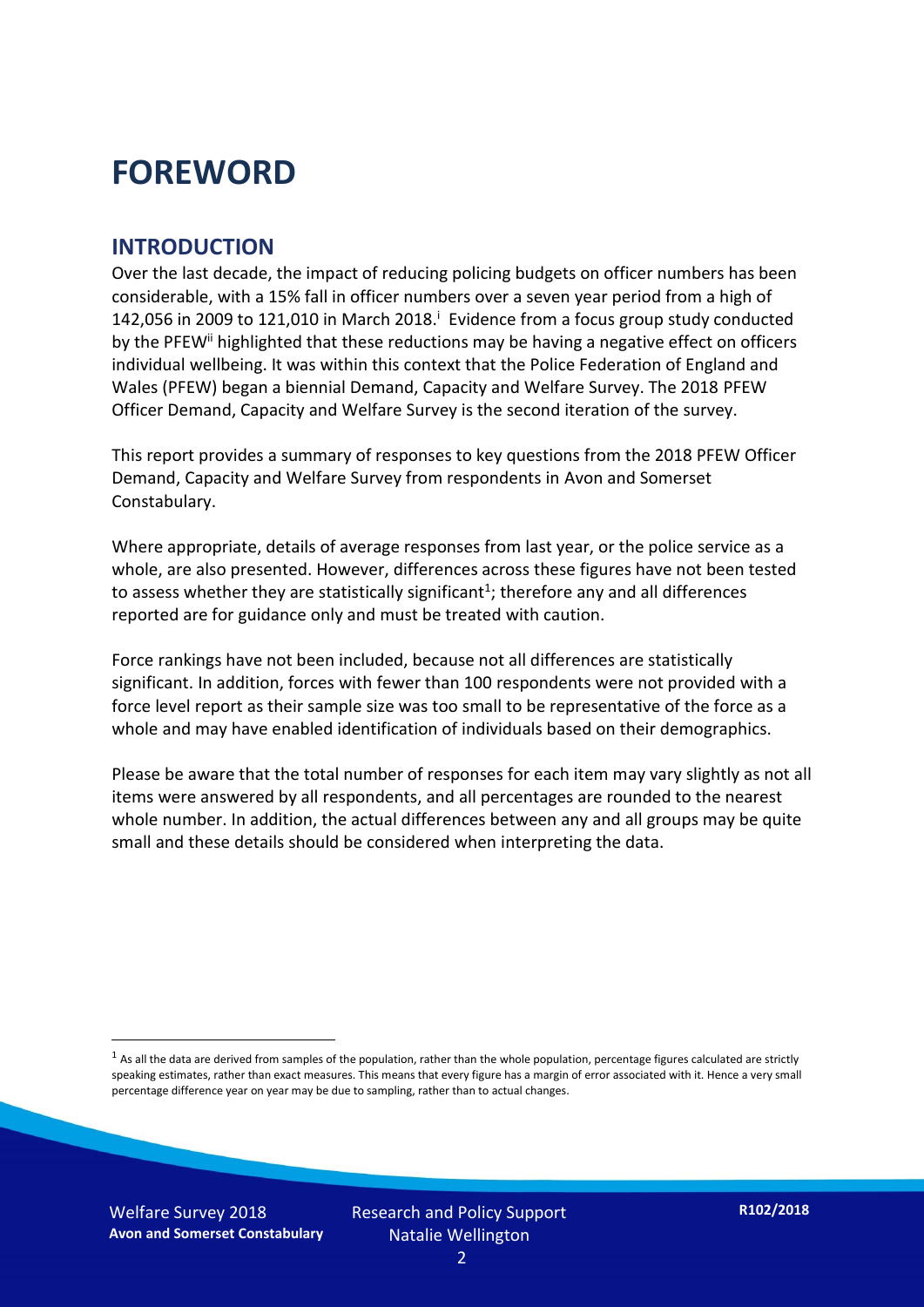#### **RESPONSE RATES AND DEMOGRAPHICS**

Survey responses were gathered over a six-week period between August and September 2018. All officers of the federated ranks in England and Wales were eligible to participate.

Analyses were conducted on a sample of 18,100 responses drawn from all 43 forces across England and Wales.<sup>2</sup> The national response rate for the 2018 survey was 15%.

Overall 4% of respondents (n=788) to the survey declined to state which force they belonged to. These responses have been included within the national data but are excluded from force-level analyses.

555 responses were received from Avon and Somerset Constabulary, representing a response rate of around 22%.<sup>3</sup> The margin of error for this report has been calculated using the size of the sample and the population. At a 95% confidence level, this force report has a 4% margin of error. If the margin of error is less than 5%, it can be considered to be within the normal bounds of academic rigor.<sup>4</sup> If this threshold has not been met, the results from this report must be interpreted with caution.

69% of responses from Avon and Somerset Constabulary were received from male officers and 27% of responses were from female officers. The other 4% preferred not to say or identified in another way. In regards to rank, 77% of respondents from Avon and Somerset Constabulary were Constables, 18% were Sergeants, 5% were Inspectors, and 0% were Chief Inspectors. 3% of responses from Avon and Somerset Constabulary were received from Black and Minority Ethnic (BME) officers.

- <sup>3</sup> Based on March 2018 Home Office figures of officer headcount, for full details please see item ii in the reference section.
- <sup>4</sup> The generally accepted academic standards is a 95% confidence level with a 5% (or less) margin of error.

-

 $2$  Data were removed where the respondent indicated they were not currently a police officer or they gave implausible answers – for full exclusion criteria, please see the full report.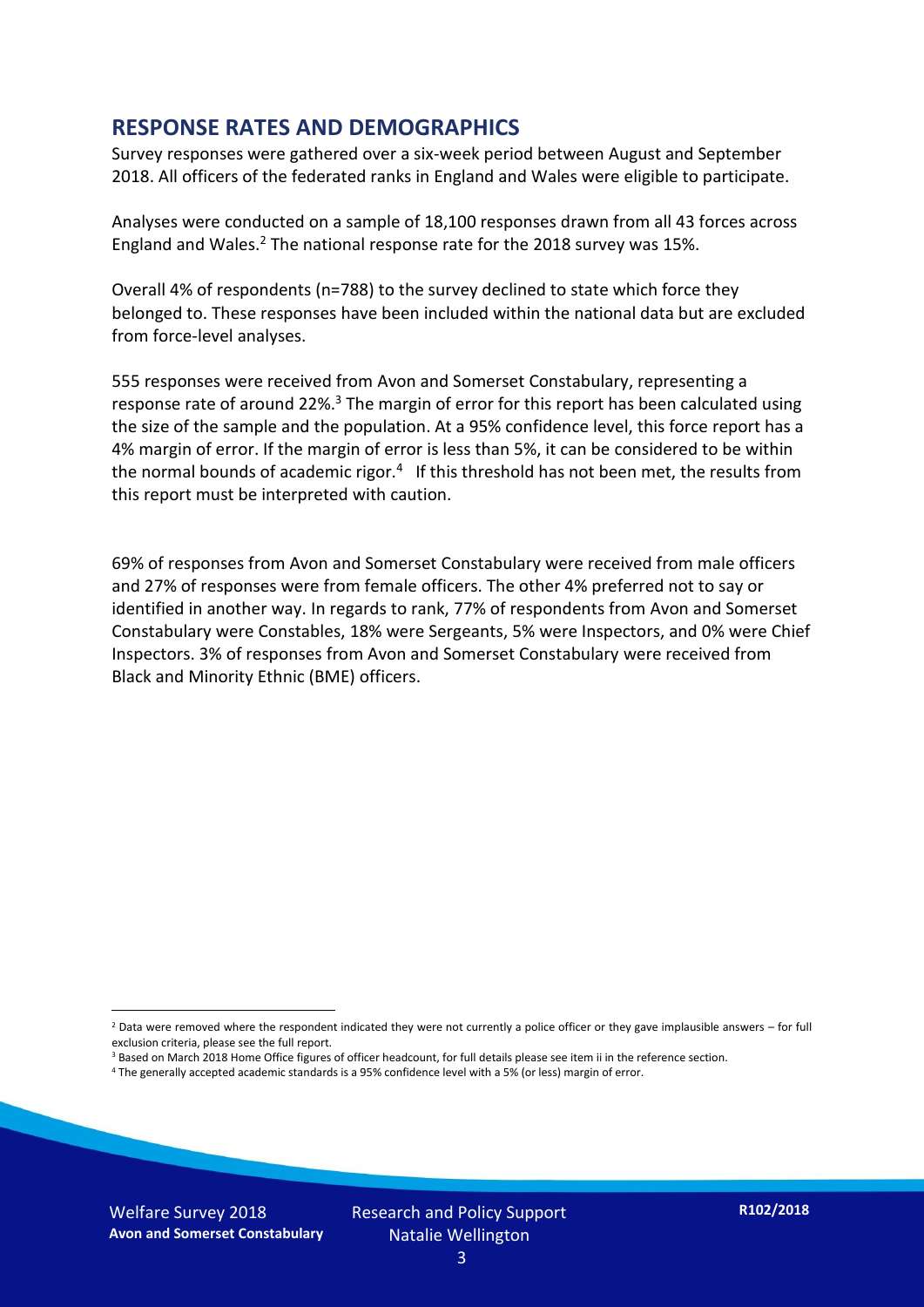## **INFOGRAPHIC**



## **Who responded?**

**555** responses were received from Avon and Somerset Constabulary, representing a **22%** response rate



Welfare Survey 2018 **Avon and Somerset Constabulary** Research and Policy Support Natalie Wellington

**R102/2018**

4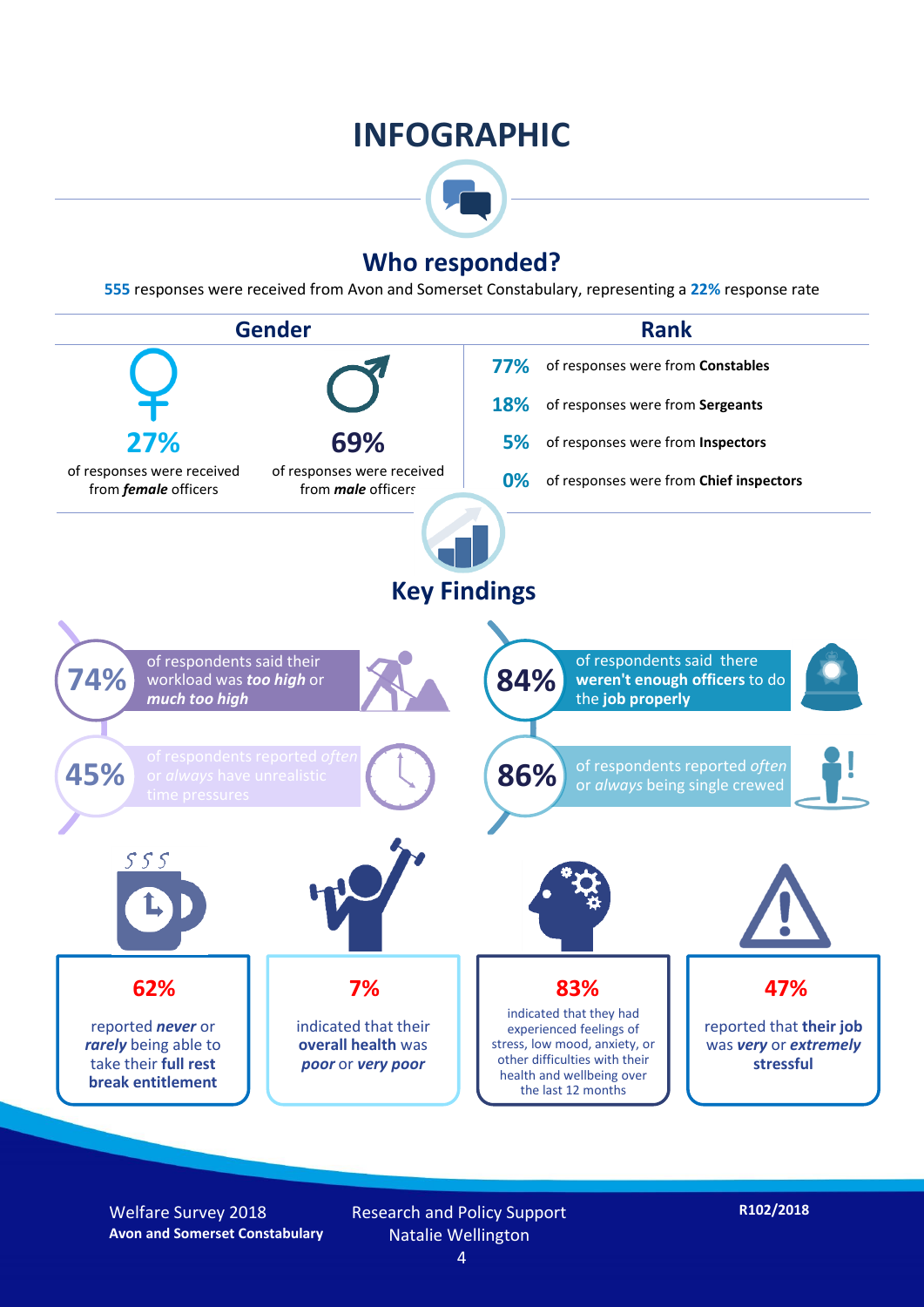## **Executive Summary**

- **555** responses were received from Avon and Somerset Constabulary, representing a response rate of around **22%**.
- The average (mean) rating for overall Job satisfaction for respondents from Avon and Somerset Constabulary was **4/10.**
- Frequent single crewing (often or always) was reported by **86%** of respondents from Avon and Somerset Constabulary.
- **62%** of respondents from Avon and Somerset Constabulary reported *never* or *rarely* being able to take their **full rest break entitlement***; lower than* the proportion in 2016.
- **74%** of respondents from Avon and Somerset Constabulary said their **workload** was *too high* or *much too high; lower than* the proportion in 2016.
- **45%** of respondents from Avon and Somerset Constabulary reported *often* or *always* **having unrealistic time pressures***; higher than* the proportion in 2016.
- **84%** of respondents from Avon and Somerset Constabulary said there **weren't enough officers to do the job properly***; the same as* the proportion in 2016.
- **5%** said that they had **enough time engage in proactive policing** in their team/unit*; lower than* the proportion in 2016.
- **7%** of respondents from Avon and Somerset Constabulary indicated that their **overall health** was *poor* or *very poor.*
- **83%** of respondents from Avon and Somerset Constabulary indicated that they had **experienced feelings of stress, low mood, anxiety, or other difficulties with their health and wellbeing** over the last 12 months.
- **47%** of respondents from Avon and Somerset Constabulary reported that their job was *very* or *extremely* **stressful***; the same as* the proportion in 2016.
- **25%** of Avon and Somerset Constabulary respondents reported that they had suffered **one or more injuries** that required medical attention as a result of **workrelated violence** in the last year.
- **17%** of Avon and Somerset Constabulary respondents reported that they had suffered **one or more injuries** that required medical attention as a result of **workrelated accidents** in the last year.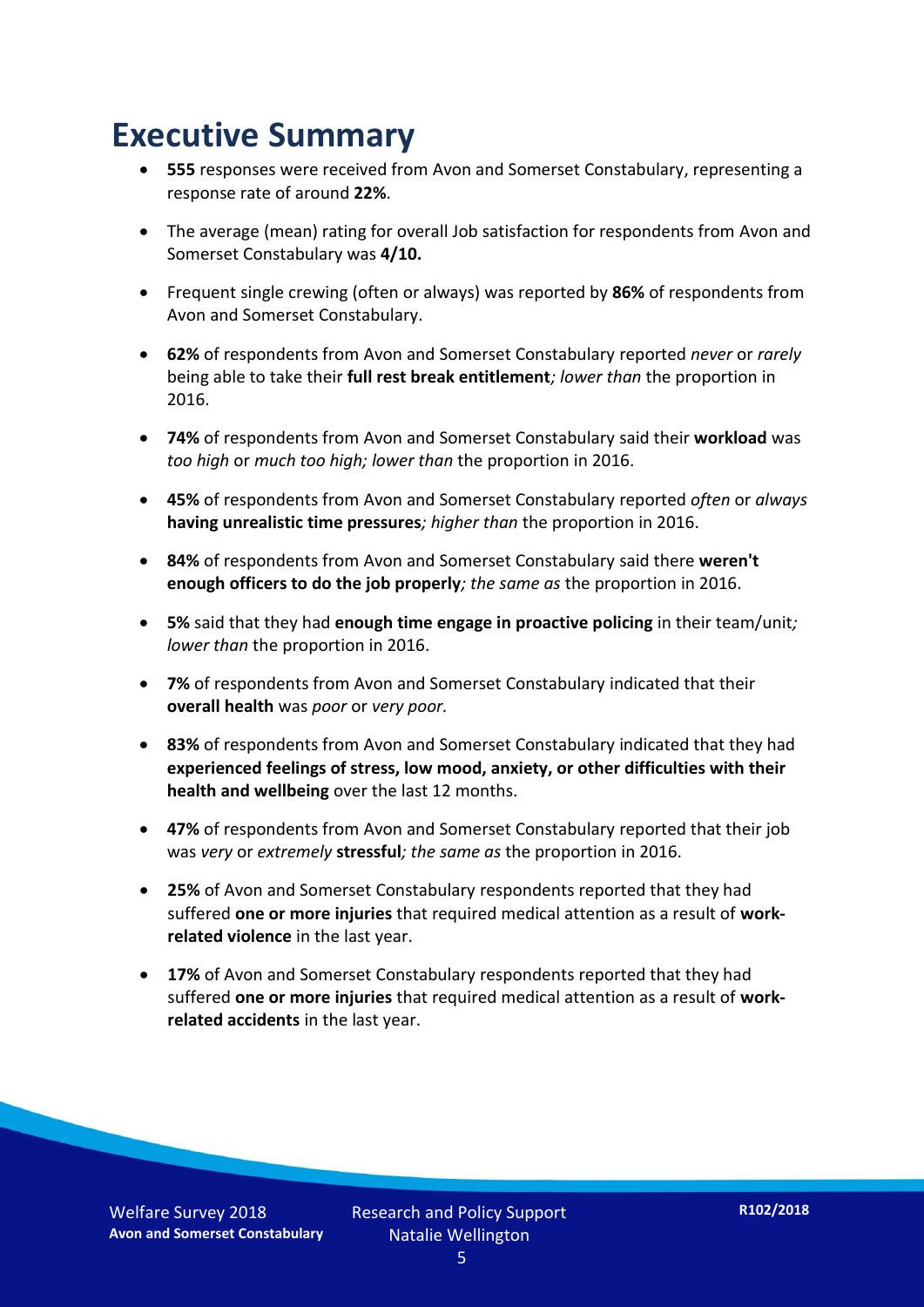**31%** of respondents from Avon and Somerset Constabulary felt that someone would be **treated differently (in a negative way)** if they disclosed difficulties with their mental health and wellbeing; *lower than* the proportion in 2016.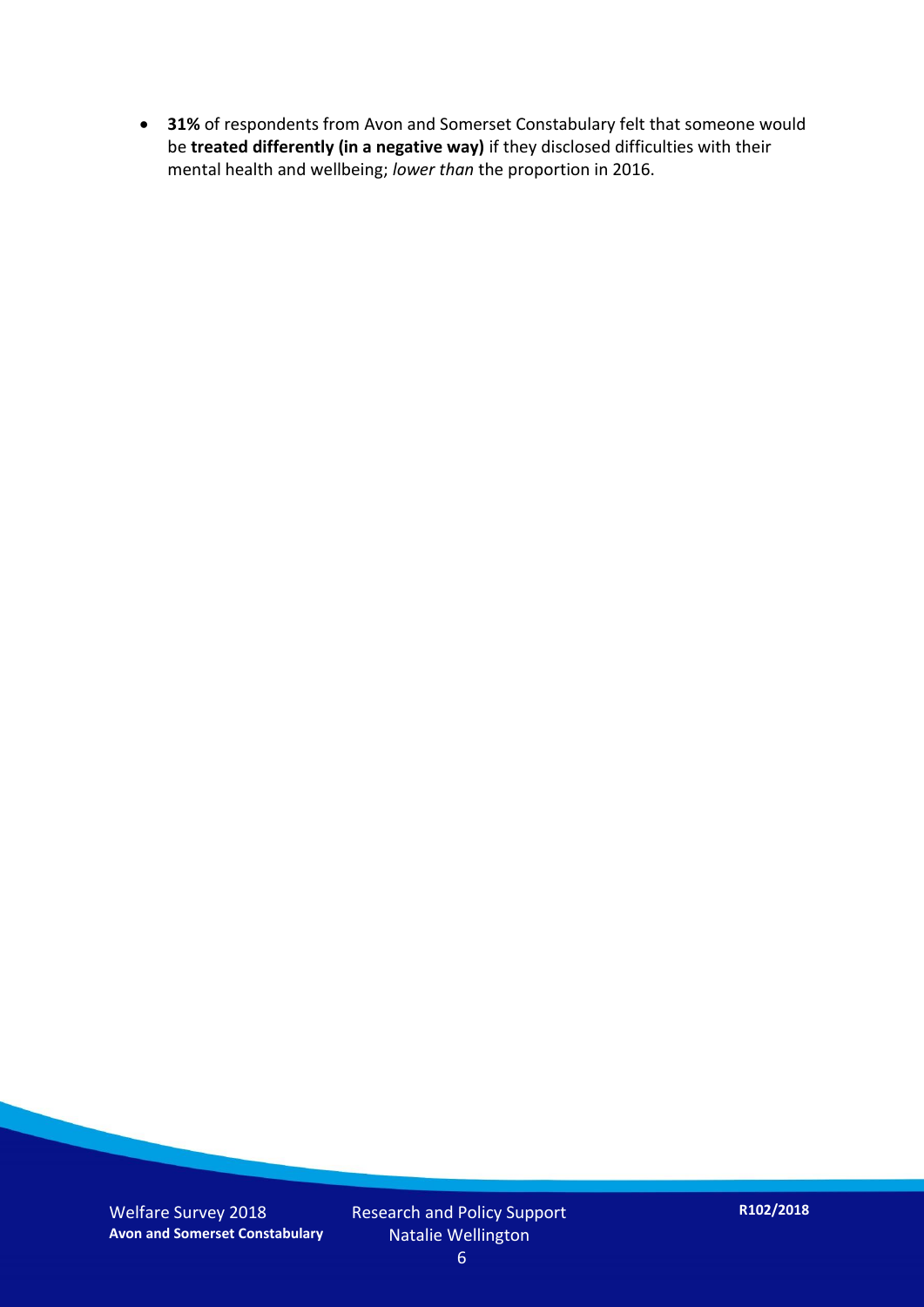## **1. WORKING ARRANGEMENTS**

#### **1.1. OVERALL JOB SATISFACTION**

Respondents were asked to rate their overall job satisfaction between 0 and 10, where 0 was 'not at all satisfied' and 10 was 'completely satisfied.'

The average (mean) rating for overall job satisfaction for respondents from Avon and Somerset Constabulary was 4/10 (range 0-10), with 31% of respondents reporting an overall job satisfaction rating of 2 or less.

This can be compared to the National average of 4/10, and 32% of respondents reported an overall job satisfaction rating of 2 or less.

#### **1.2. SHIFTS**

1% of respondents from Avon and Somerset Constabulary reported that their formal shift duration was more than the 8-10 hours advised by the Health and Safety Executive<sup>iii</sup> and the Police Negotiating Board,<sup>iv</sup> and 1% of respondents indicated a shift length of 12 hours or more.

7% of the national sample indicated that their formal shift duration was more than 8-10 hours, and 5% indicated a shift length of 12 hours or more.

#### **1.3. SINGLE CREWING**

Among respondents from Avon and Somerset Constabulary, for whom this item was applicable, 86% reported being single crewed either *often* or *always* over the previous 12 month period. This can be compared with 75% of respondents from the national sample.

### **1.4. BREAKS, REST DAYS AND ANNUAL LEAVE**

62% of respondents from Avon and Somerset Constabulary reported *never* or *rarely being* able to take their full rest break entitlement, and 61% reported having had two or more rest days cancelled in the previous 12 month period. In addition, 35% of respondents from Avon and Somerset Constabulary told us that they have not been able to take their full annual leave entitlement in the previous 12 month period.

Historical comparison for items relating to breaks, rest days and annual leave for **Avon and Somerset Constabulary**, are provided in Table 1.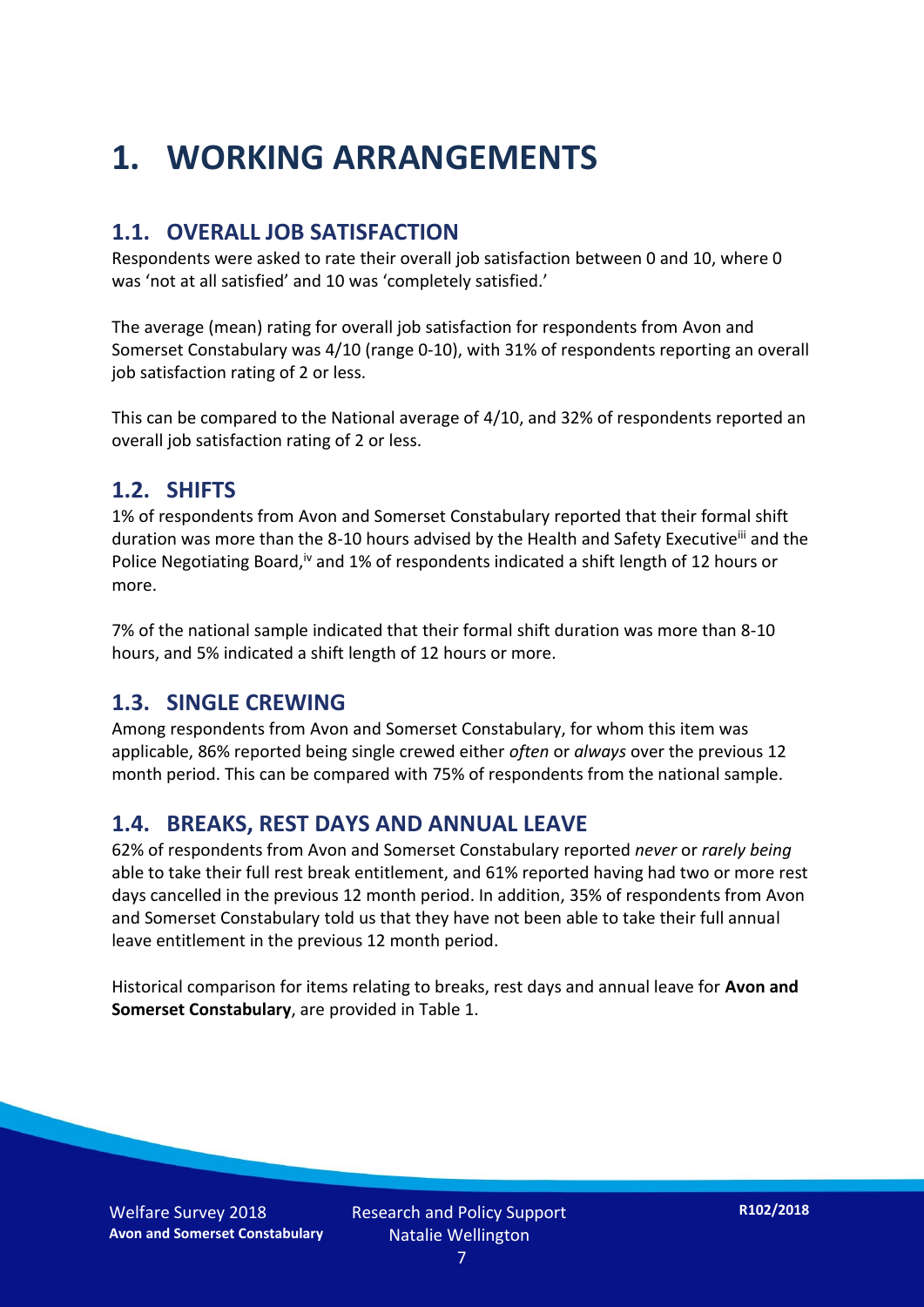| Table 1: Force level figures for breaks, rest days and<br>annual leave     | 2016 | 2018 |
|----------------------------------------------------------------------------|------|------|
| Reported being never or rarely able to take full rest<br>break entitlement | 70%  | 62%  |
| Reported having 2 or more rest days cancelled in the<br>previous 12 months | 74%  | 61%  |
| Reported being unable to take their full annual leave<br>entitlement       | 47%  | 35%  |

Historical comparisons for items relating to breaks, rest days and annual leave for the **police service as a whole**, are provided in the table below.

| Table 2: National figures for breaks, rest days and<br>annual leave        | 2016 | 2018 |
|----------------------------------------------------------------------------|------|------|
| Reported being never or rarely able to take full rest<br>break entitlement | 53%  | 52%  |
| Reported having 2 or more rest days cancelled in the<br>previous 12 months | 76%  | 67%  |
| Reported being unable to take their full annual leave<br>entitlement       | 33%  | 31%  |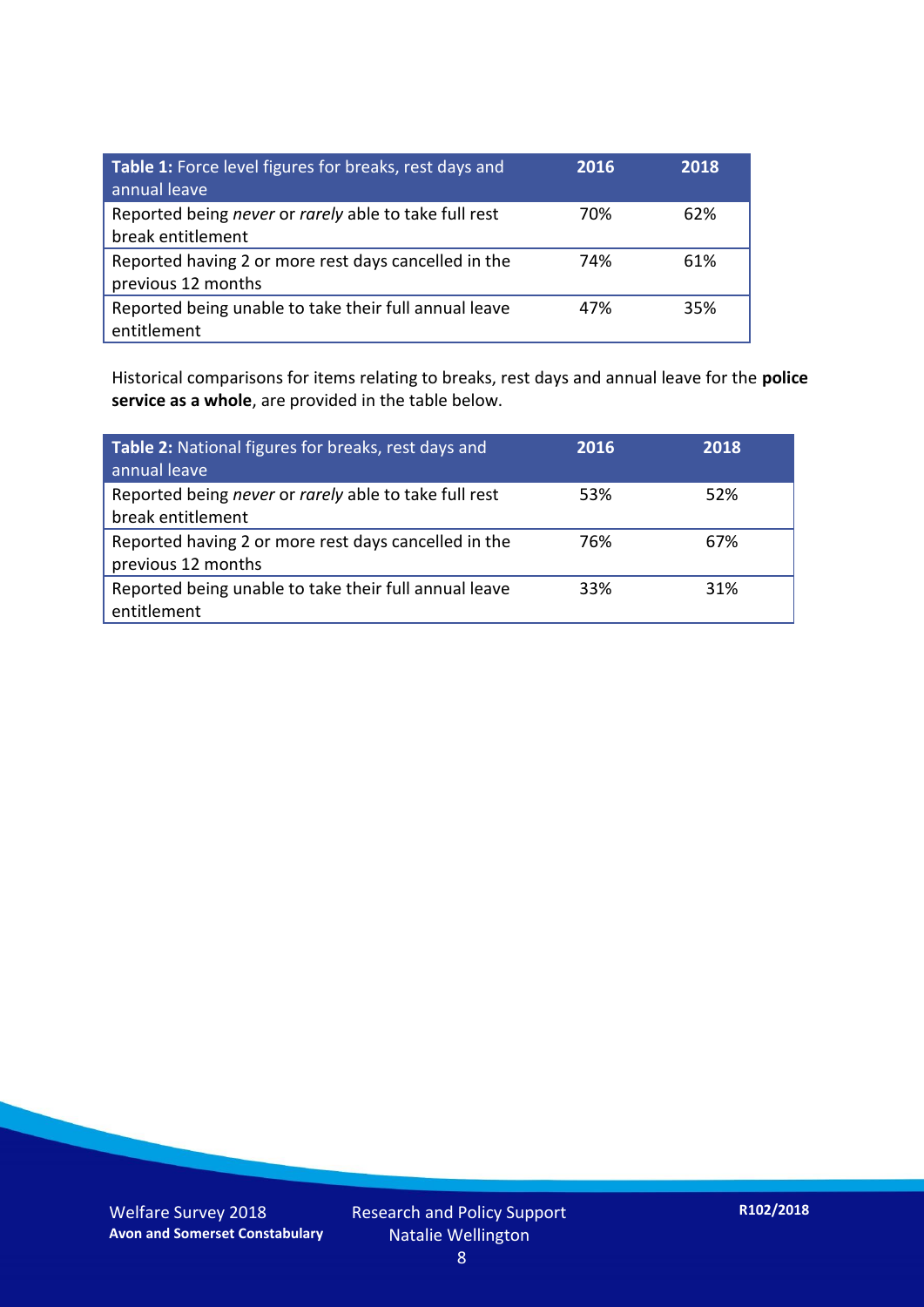## **2. DEMAND**

### **2.1. WORKLOAD**

74% of respondents from Avon and Somerset Constabulary told us that their workload is currently *too high*, or *much too high* – *higher than* the proportion from the national sample (72%) and *lower than* the proportion reported by Avon and Somerset Constabulary in the 2016 Demand, Capacity and Welfare Survey.

### **2.2. HSE MANAGEMENT STANDARDS**

The UK Health and Safety Executive published the Management Standards Indicator Tool (MSIT) to assist organisations in the assessment of workers exposure to dimensions of the psychosocial work environment that, if not properly managed, can lead to harm to health.<sup>v</sup> The 25-item version of the MSIT<sup>vi</sup> contains four items that measure job demands, which were included as part of the Demand, Capacity and Welfare Survey.

40% of respondents from Avon and Somerset Constabulary told us that they *often* or *always* have unachievable deadlines, and 59% that they *often* or *always* have to neglect some tasks because they have too much to do.

Historical comparisons for the MSIT job demand items for **Avon and Somerset Constabulary** are provided in the table below.

| Table 3: Force level figures for HSE MSIT job demands | 2016 | 2018 |
|-------------------------------------------------------|------|------|
| Often or always have unrealistic time pressures       | 39%  | 45%  |
| Often or always pressured to work long hours          | 28%  | 30%  |
| Often or always have to neglect some tasks because    | 54%  | 59%  |
| they have too much to do                              |      |      |
| Often or always have unachievable deadlines           | 34%  | 40%  |

Historical comparison for the MSIT job demand items for the **police service as a whole**, are provided in the table below.

| Table 4: National figures for HSE MSIT job demands | 2016 | 2018 |
|----------------------------------------------------|------|------|
| Often or always have unrealistic time pressures    | 35%  | 40%  |
| Often or always pressured to work long hours       | 26%  | 29%  |
| Often or always have to neglect some tasks because | 43%  | 54%  |
| they have too much to do                           |      |      |
| Often or always have unachievable deadlines        | 29%  | 38%  |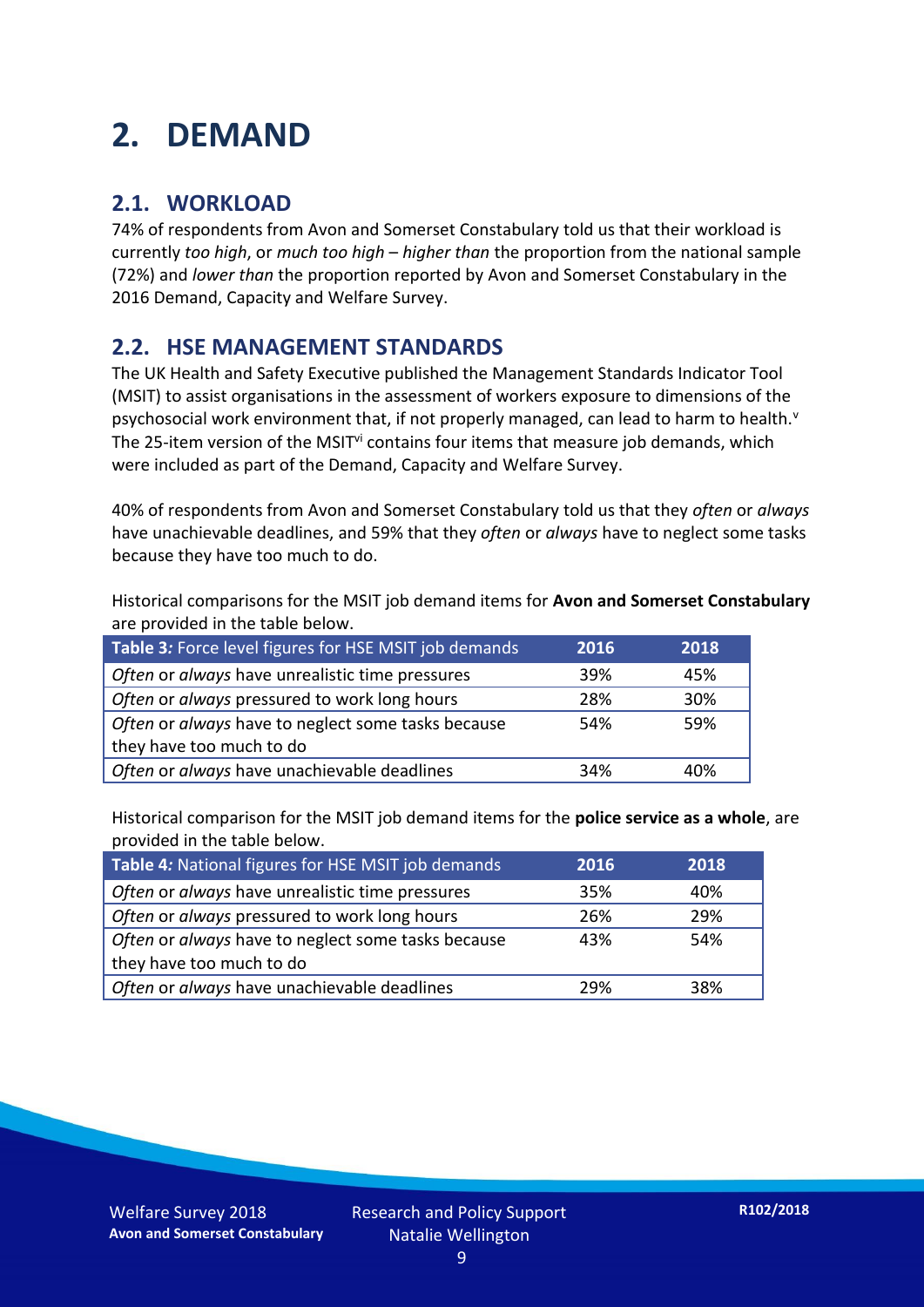### **2.3. AMOUNT AND PACE OF WORK**

78% of respondents from Avon and Somerset Constabulary *disagreed* or *strongly disagreed* that they were able to meet all of the conflicting demands on their time, whilst 5% *agreed* or *strongly agreed* that they had enough time engage in proactive policing in their team/unit. The proportion of officers from Avon and Somerset Constabulary reporting to have enough time to engage in proactive policing is *lower than* the proportion in 2016.

Across the police service as a whole, 74% of respondents *disagreed* or *strongly disagreed* that they were able to meet all of the conflicting demands on their time and 90% *disagreed* or *strongly disagreed* that there are enough officers to manage all the demands made on their team/unit.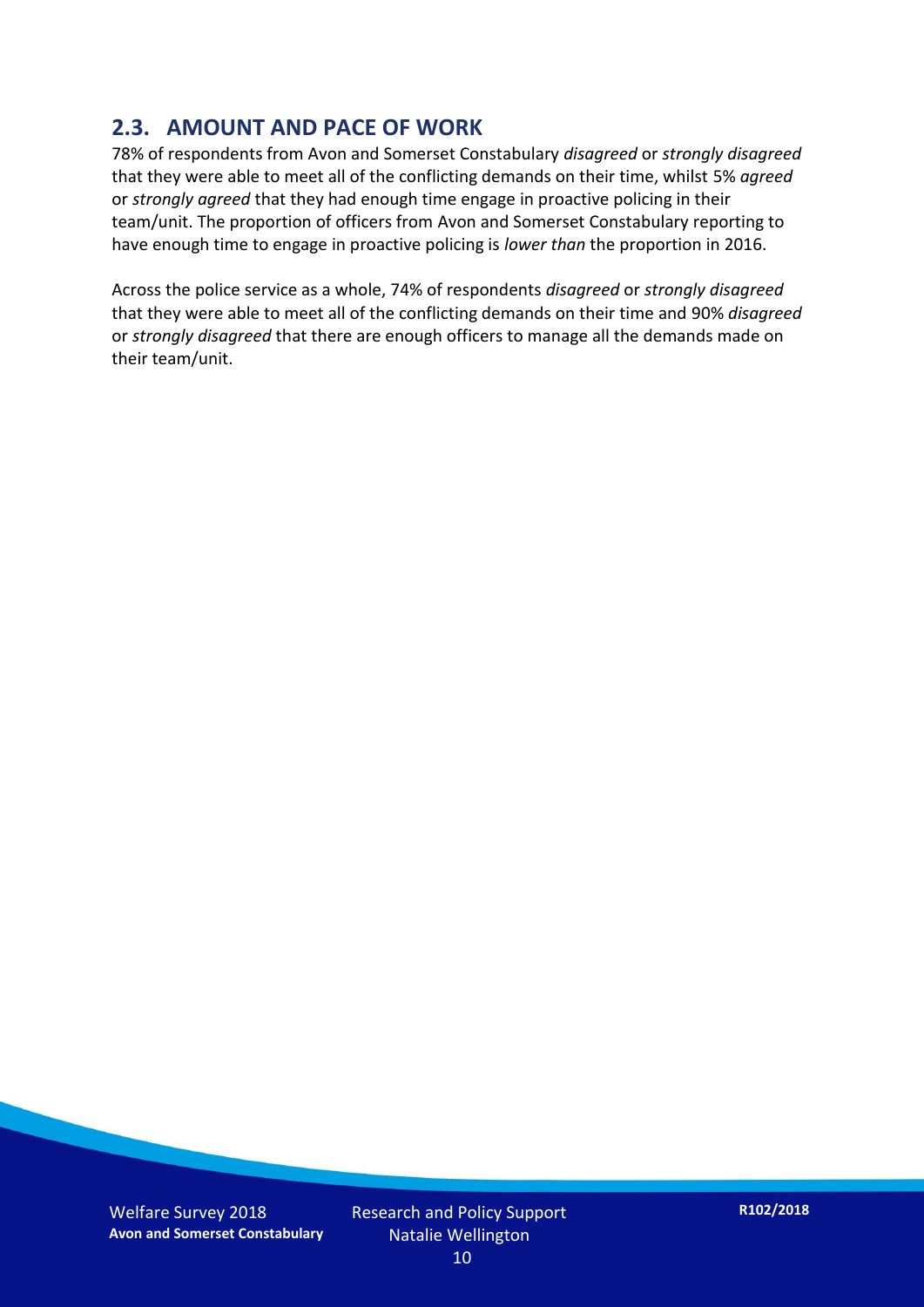## **3. CAPACITY**

### **3.1. MINIMUM OFFICER STAFFING**

77% of respondents from Avon and Somerset Constabulary indicated that their team or unit had a minimum officer staffing level.

Among respondents whose team or unit had a minimum officer staffing level, 32% indicated that this level was *never* or *rarely* achieved. This can be compared to 2016 where 43% of respondents from Avon and Somerset Constabulary indicated that the minimum officer staffing level was *never* or *rarely* achieved.

### **3.2. OFFICER STAFFING ARRANGEMENTS**

76% of respondents *disagreed* or *strongly disagreed* that the way officer staffing levels are determined in their team/unit seems to be effective; *lower than* the proportion reported in 2016.

Historical comparisons of two key items relating to capacity to deal with demand for **Avon and Somerset Constabulary** are provided in the table below.

| Table 5: Force level figures for key items relating to capacity                                                     |                                                      |      |  |  |
|---------------------------------------------------------------------------------------------------------------------|------------------------------------------------------|------|--|--|
| <b>Statements</b>                                                                                                   | % of respondents who<br>disagreed with the statement |      |  |  |
|                                                                                                                     | 2016                                                 | 2018 |  |  |
| There are enough officers in my team/unit for me to do<br>my job properly                                           | 84%                                                  | 84%  |  |  |
| In my experience, we generally have enough officers to<br>manage all the demands being made on us as a<br>team/unit | 89%                                                  | 91%  |  |  |

Historical comparisons of the same items for the **police service as a whole** are provided in the table below.

| Table 6: National figures for key items relating to capacity                                                        |                                                      |      |  |
|---------------------------------------------------------------------------------------------------------------------|------------------------------------------------------|------|--|
| <b>Statements</b>                                                                                                   | % of respondents who<br>disagreed with the statement |      |  |
|                                                                                                                     | 2016                                                 | 2018 |  |
| There are enough officers in my team/unit for me to do<br>my job properly                                           | 78%                                                  | 83%  |  |
| In my experience, we generally have enough officers to<br>manage all the demands being made on us as a<br>team/unit | 85%                                                  | 90%  |  |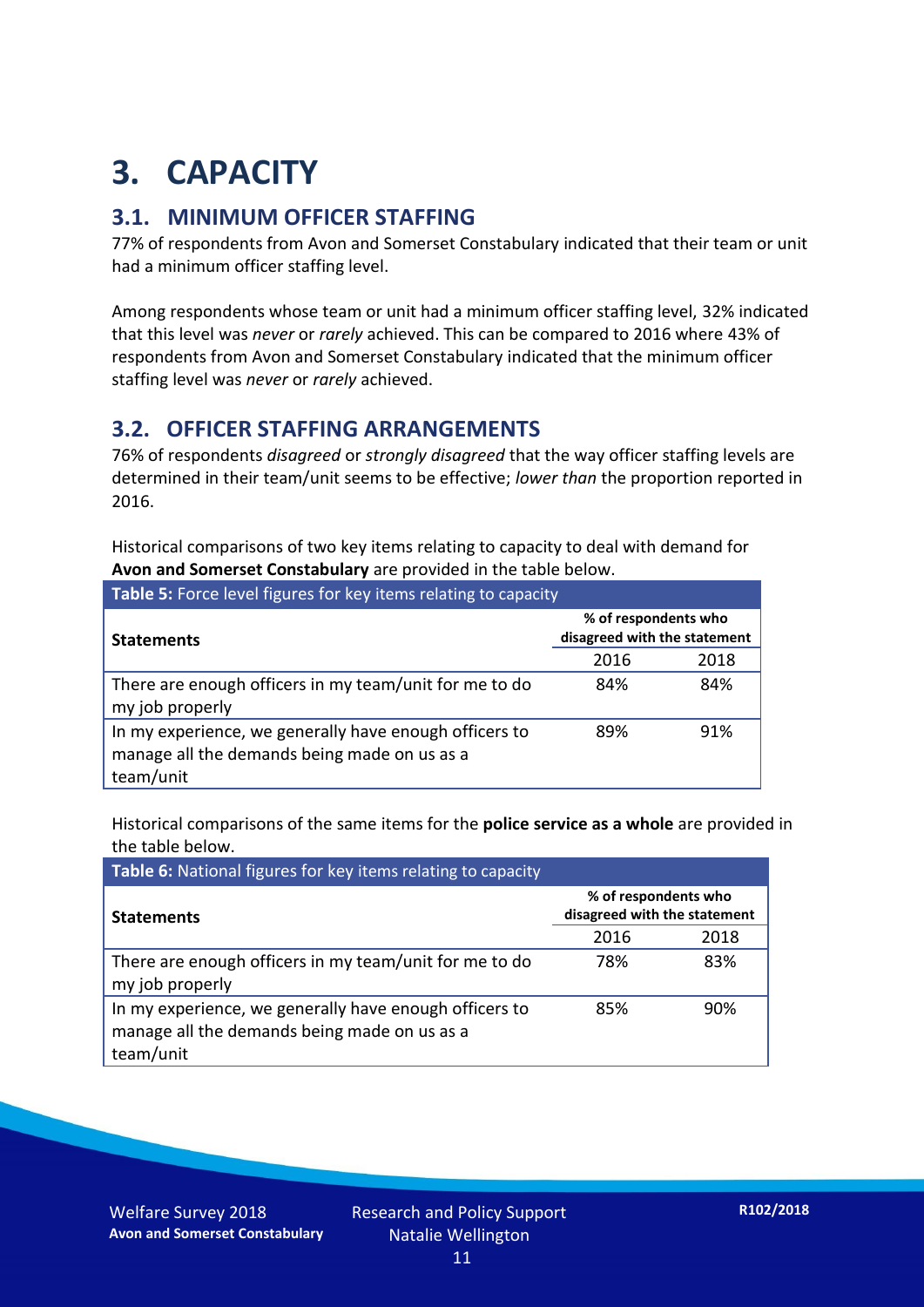## **4. HEALTH AND WELLBEING**

## **4.1. OVERALL LIFE SATISFACTION**

Respondents were asked to rate their overall life satisfaction between 0 and 10, where 0 was 'not at all satisfied' and 10 was 'completely satisfied.'

The average (mean) rating for overall life satisfaction for respondents from Avon and Somerset Constabulary was 5/10 (range 0-10). 17% of respondents reported life satisfaction rating of 2 or less.

These results can be compared to the National average of 6/10, with 15% of respondents reporting an overall life satisfaction rating of 2 or less.

### **4.2. OVERALL PHYSICAL HEALTH**

Participants were asked to rate their overal health on a scale from *very good* to *very poor*. An historical comparison for both national and local figures for this item are below.

| Table 7: Self-rated overall physical health |                       | 2016 | 2018 |
|---------------------------------------------|-----------------------|------|------|
|                                             | Very poor             | 1%   | 0%   |
|                                             | Poor                  | 15%  | 7%   |
| <b>Force level figures</b>                  | Neither good nor poor | 19%  | 14%  |
|                                             | Good                  | 55%  | 55%  |
|                                             | Very good             | 10%  | 24%  |
| <b>National figures</b>                     | Very poor             | 1%   | 1%   |
|                                             | Poor                  | 11%  | 6%   |
|                                             | Neither good nor poor | 23%  | 17%  |
|                                             | Good                  | 53%  | 54%  |
|                                             | Very good             | 13%  | 23%  |

### **4.3. SINGLE ITEM INDICATOR OF STRESS**

Work related stress was measured using a single-item measure. 47% of respondents from Avon and Somerset Constabulary presented with a non-diagnostic case of work-related stress.vii

This is *the same as* the proportion reported in the 2016 iteration of this survey and *higher than* the proportion reported in this year's national results.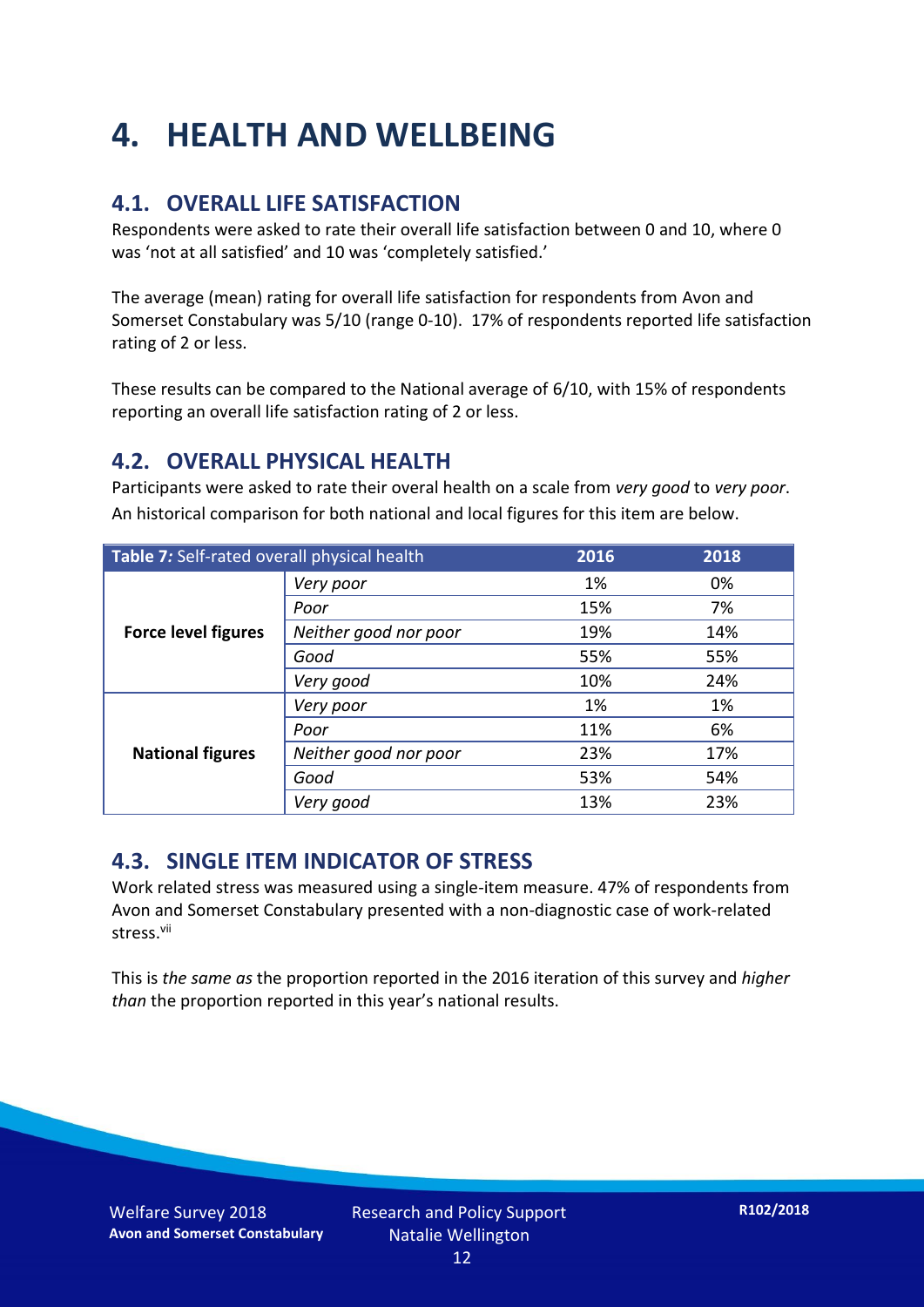Stress outside of work was assessed using an adaptation of the work-related stress measure. 13% of respondents from Avon and Somerset Constabulary presented with a non-diagnostic case of stress outside of work.

#### **4.4. SINGLE ITEM INDICATOR FOR MENTAL HEALTH**

A top-level broad overview of mental wellbeing was established using an item that asked respondents to indicate whether they had experienced feelings of stress, low mood, anxiety, or other difficulties with their health and wellbeing over the last 12 months.

83% of respondents from Avon and Somerset Constabulary indicated that they had experienced feelings of stress, low mood, anxiety, or other difficulties with their health and wellbeing over the last 12 months; with 95% also indicating that these feelings were caused, or made worse by work.

#### **4.5. MENTAL WELLBEING**

Mental wellbeing can be broadly conceptualized as having two dimensions. The first concerns positive affect (i.e. pleasurable aspects of wellbeing such as feelings of optimism, cheerfulness, and relaxation). The second concerns psychological functioning (i.e. such as clear thinking, self-acceptance, personal development, competence, and autonomy).

To investigate mental wellbeing in more detail the two-dimensional structure of mental wellbeing described above was assessed using the short Warwick-Edinburgh Mental Wellbeing Scale (SWEMWBS). viii The scale asks individuals to rate their experience during the last two weeks for seven positively framed statements.

SWEMWBS findings for **Avon and Somerset Constabulary** are presented in the table below alongside those for national sample for 2016 and 2018.

| <b>Table 8:</b> % of respondents that reported experiencing the following positive aspects of |      |                         |                            |      |
|-----------------------------------------------------------------------------------------------|------|-------------------------|----------------------------|------|
| wellbeing rarely or none of the time over the previous 2 weeks                                |      |                         |                            |      |
| <b>SWEMWBS item</b>                                                                           |      | <b>National figures</b> | <b>Force level figures</b> |      |
|                                                                                               | 2016 | 2018                    | 2016                       | 2018 |

| <b>SWEMWBS item</b>                           | nananan mpara |      |      |      |
|-----------------------------------------------|---------------|------|------|------|
|                                               | 2016          | 2018 | 2016 | 2018 |
| I've been feeling optimistic about the future | 62%           | 36%  | 67%  | 36%  |
| I've been feeling useful                      | 28%           | 25%  | 33%  | 28%  |
| I've been feeling relaxed                     | 60%           | 48%  | 66%  | 50%  |
| I've been dealing with problems well          | 20%           | 19%  | 22%  | 20%  |
| I've been thinking clearly                    | 16%           | 16%  | 21%  | 17%  |
| I've been feeling close to other people       | 34%           | 28%  | 43%  | 29%  |
| I've been able to make up my own mind         | 13%           | 10%  | 13%  | 14%  |
| about things                                  |               |      |      |      |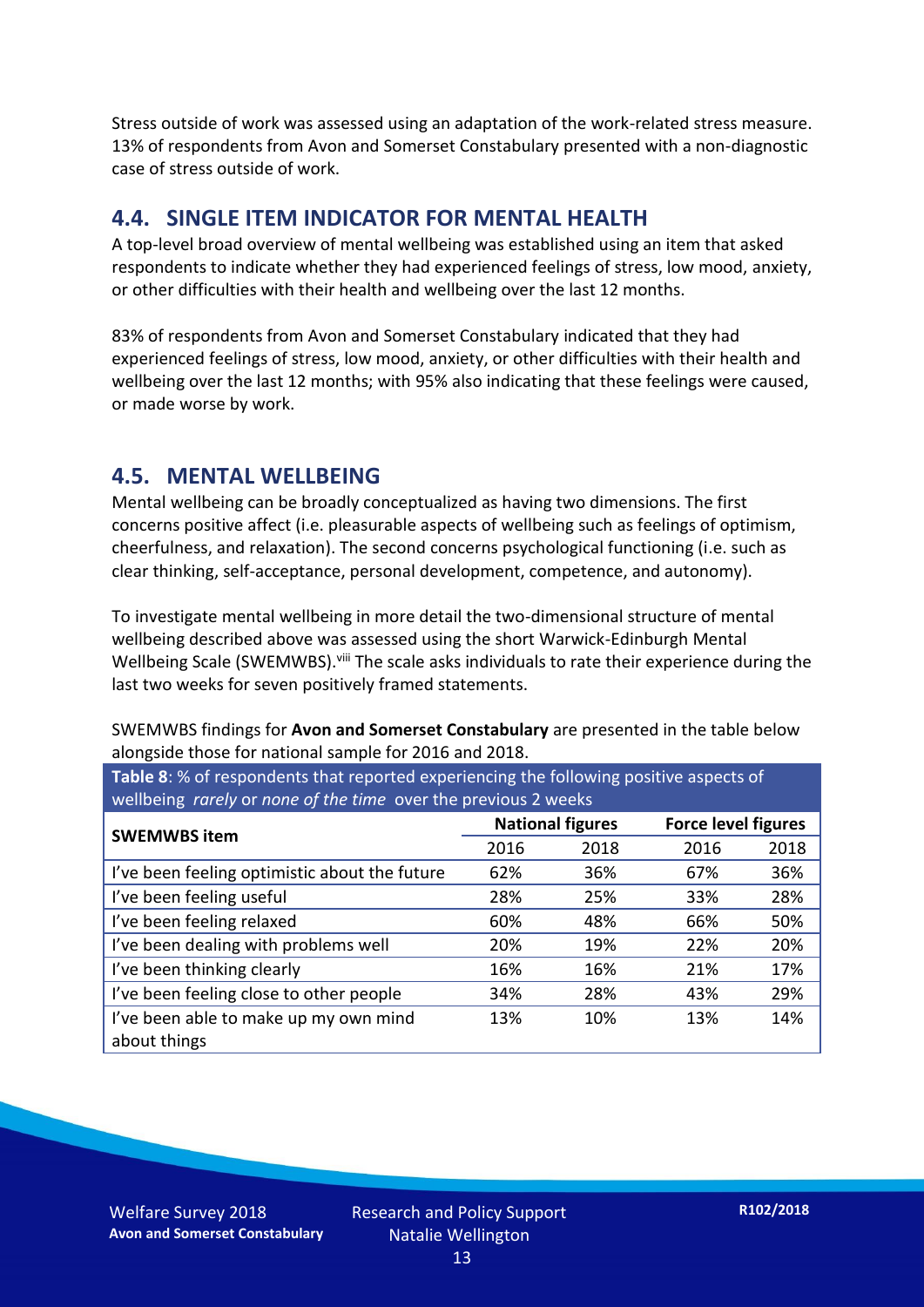#### **4.6. HELP SEEKING**

A question was applied to identify those who had ever **sought help** for feelings of stress, low mood, anxiety, or any other difficulties with mental health and wellbeing. Examples of sources of help were provided including GP, occupational health department, psychologist, therapist, and counsellor.

50% of responses from Avon and Somerset Constabulary had previously sought help for feelings of stress, low mood, anxiety or other difficulties with their mental health and wellbeing, 57% of which had done so within the last 12 months.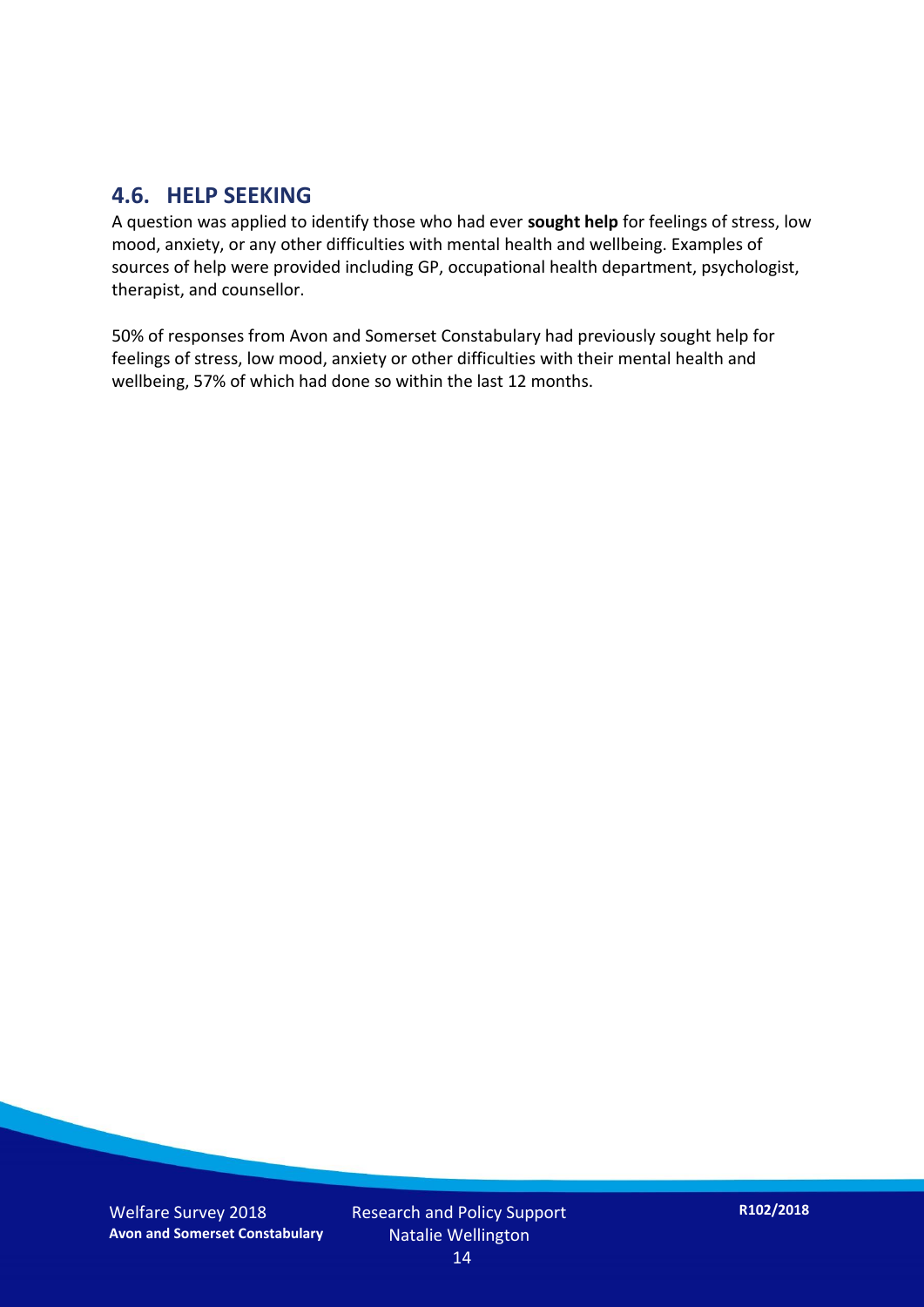## **5. ABSENCE BEHAVIOUR**

## **5.1. ABSENCE**

62% of respondents from Avon and Somerset Constabulary reported one or more days of sickness absence and 38% of respondents indicated that at least one day of their sickness absence was attributable to stress, depression, or anxiety.

The national proportion of respondents who had taken one or more days of sickness absence was 56% and 32% of respondents indicated that at least one day of their sickness absence was attributable to stress, depression, or anxiety.

### **5.2. PRESENTEEISM AND LEAVEISM**

Presenteeism is the act of attending work while ill. This has been shown to be associated with subsequent health decline, particularly in relation to burnout,  $\alpha$  and can to lead to elevated absenteeism.<sup>x</sup> Moreover, evidence suggests that presenteeism can compound the effects of the initial illness and negatively influence job satisfaction, resulting in negative job attitudes and withdrawal from work.<sup>xi</sup>

Leaveism is a recently coined term to describe hidden sickness absence and work undertaken during rest periods, including using allocated time off such as annual leave entitlements to take time off when they are in fact unwell.

Findings for Avon and Somerset Constabulary are presented in the graph below.



*Figure 1: Force level figures for presenteeism and leaveism*

Welfare Survey 2018 **Avon and Somerset Constabulary** Research and Policy Support Natalie Wellington 15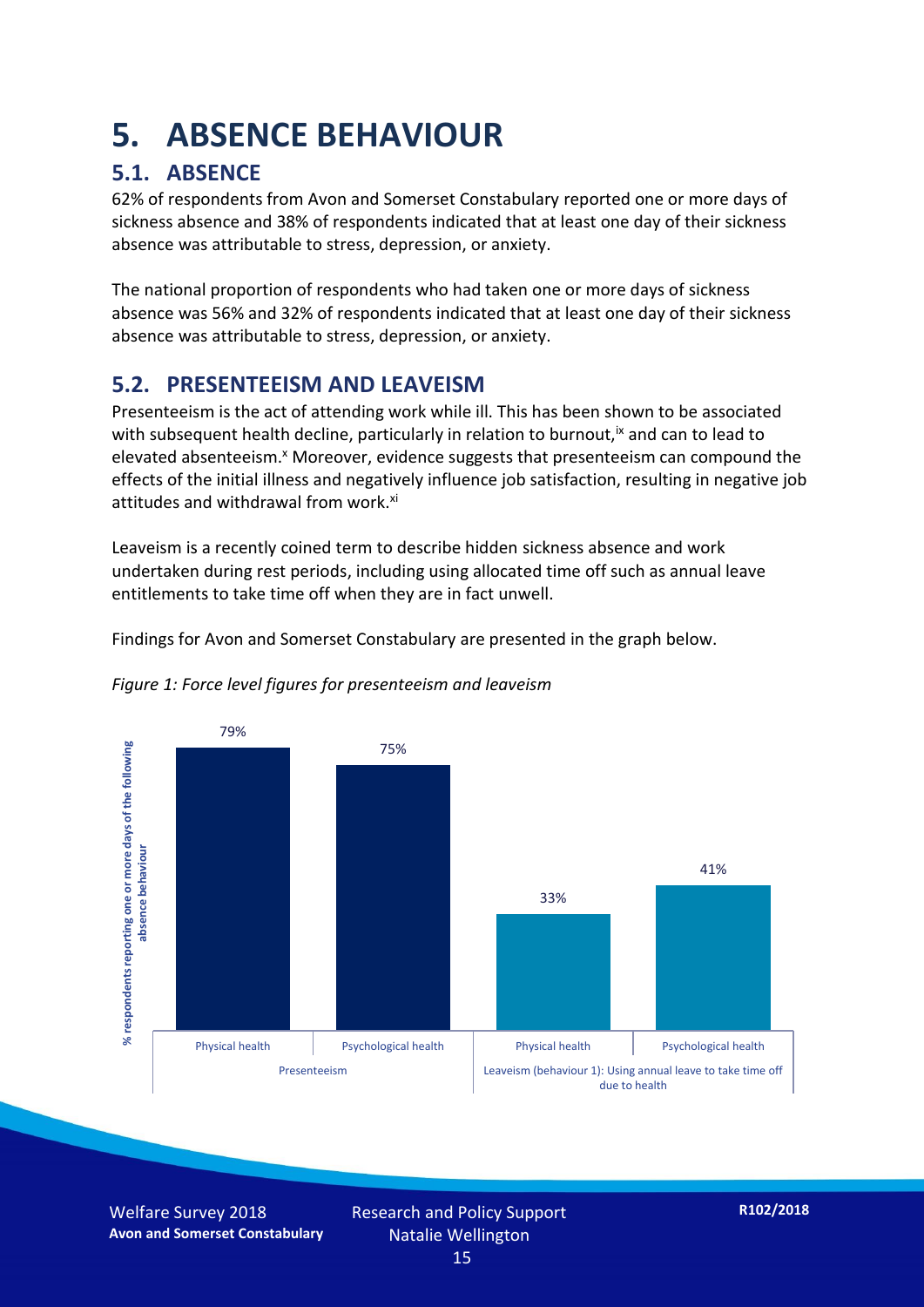## **6. Violence and physical injuries**

## **6.1. VIOLENCE**

Verbal and physical violence was assessed using four questions regarding how often officers received verbal insults, verbal threats, unarmed physical attacks, and attacks with a weapon from members of the public over the previous 12 months. Findings are presented in the table below.

**Table 9:** Force level figures for frequency of verbal and physical violence from members of the public

| Type of violent victimisation                      | % of respondents indicating frequency<br>of experience as at least once a week |      |  |
|----------------------------------------------------|--------------------------------------------------------------------------------|------|--|
|                                                    | 2016                                                                           | 2018 |  |
| Verbal insults (e.g., swearing, shouting, abuse)   | 66%                                                                            | 42%  |  |
| Verbal threats (e.g., threat of hitting, threat of | 45%                                                                            | 26%  |  |
| kicking)                                           |                                                                                |      |  |
| *Spitting assaults (i.e. being deliberately spat   |                                                                                | 3%   |  |
| upon)                                              |                                                                                |      |  |
| Unarmed physical attacks (e.g., struggling to      | 34%                                                                            | 16%  |  |
| get free, wrestling, hitting, kicking)             |                                                                                |      |  |
| Use of a deadly weapon (e.g., stick, bottle, axe,  | 3%                                                                             | 1%   |  |
| firearm)                                           |                                                                                |      |  |

\*Spitting assaults data was only available from 2018.

#### **6.2. INJURIES**

25% of Avon and Somerset Constabulary respondents reported that they had suffered one or more injuries that required medical attention as a result of work-related **violence** in the last year – losing more than 510 days in sickness absence.

This is *lower than* the proportion reporting one or more injuries as a result of work-related **violence** than reported in the 2016 iteration of this survey and *higher than* the proportion compared to this year's national results.

17% of Avon and Somerset Constabulary respondents also reported that they had suffered one or more injuries that required medical attention as a result of work-related **accidents** in the last year – losing more than 367 days in sickness absence.

This is *lower than* the proportion reporting one or more injuries as a result of work-related **accidents** in the 2016 iteration of this survey and *higher than* the proportion compared to this year's national results.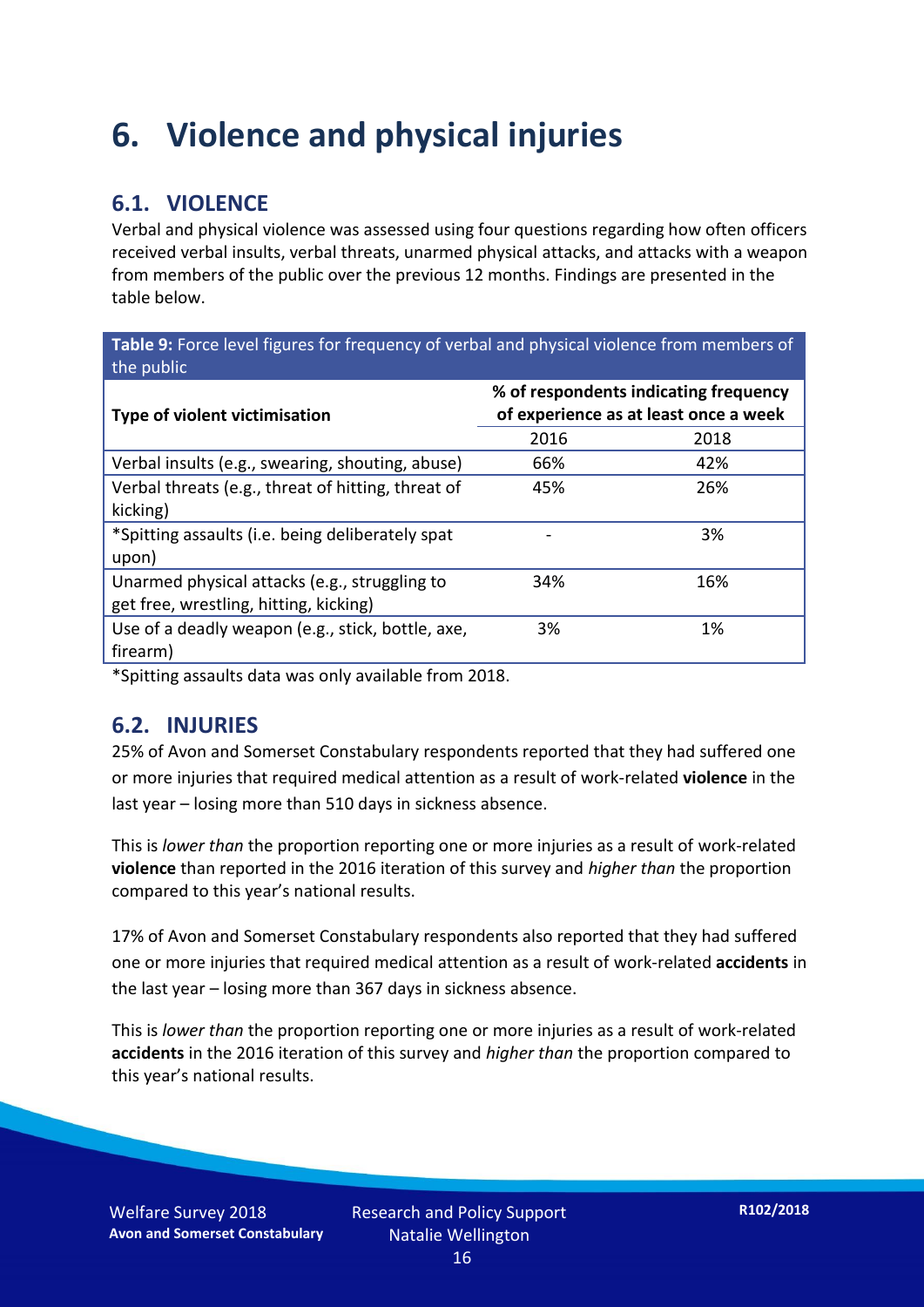## **7. ORGANISATIONAL SUPPORT: MENTAL HEALTH & WELLBEING**

Participants who indicated that they had sought help for difficulties with mental health and wellbeing were presented with additional questions concerning disclosure to a line manager.

### **7.1. DISCLOSURE**

73% of respondents from Avon and Somerset Constabulary, for whom it was applicable, reported that they had disclosed seeking mental health and wellbeing support to their line managers. This can be compared with 57% from the same survey in 2016.

### **7.2. REASONS FOR NON-DISCLOSURE**

Respondents who did not disclose to their line managers that they had sought mental health and wellbeing support, were asked to indicate why. Findings are presented in the table below.

| Table 10: Reasons for non-disclosure                        |                     |                 |  |
|-------------------------------------------------------------|---------------------|-----------------|--|
|                                                             | % of total mentions |                 |  |
| <b>Item</b>                                                 | Force level         | <b>National</b> |  |
|                                                             | figures             | figures         |  |
| I was worried that my other colleagues would find out       | 12%                 | 10%             |  |
| I thought it would negatively affect my opportunities for   | 9%                  | 11%             |  |
| promotion and/or specialising                               |                     |                 |  |
| It wasn't affecting my work                                 | 8%                  | 7%              |  |
| I didn't want to be treated differently (in a negative way) | 15%                 | 13%             |  |
| I felt it was a personal matter                             | 24%                 | 20%             |  |
| I have had negative experiences of disclosing in the past   | 6%                  | 6%              |  |
| I thought it would have a negative impact on my career      | 7%                  | 10%             |  |
| There is a negative attitude in the police service towards  | 9%                  | 12%             |  |
| people who experience difficulties with their mental health |                     |                 |  |
| and wellbeing                                               |                     |                 |  |
| I did not think my line manager would treat me with         | 7%                  | 7%              |  |
| empathy                                                     |                     |                 |  |
| For reasons other than those listed above                   | 3%                  | 4%              |  |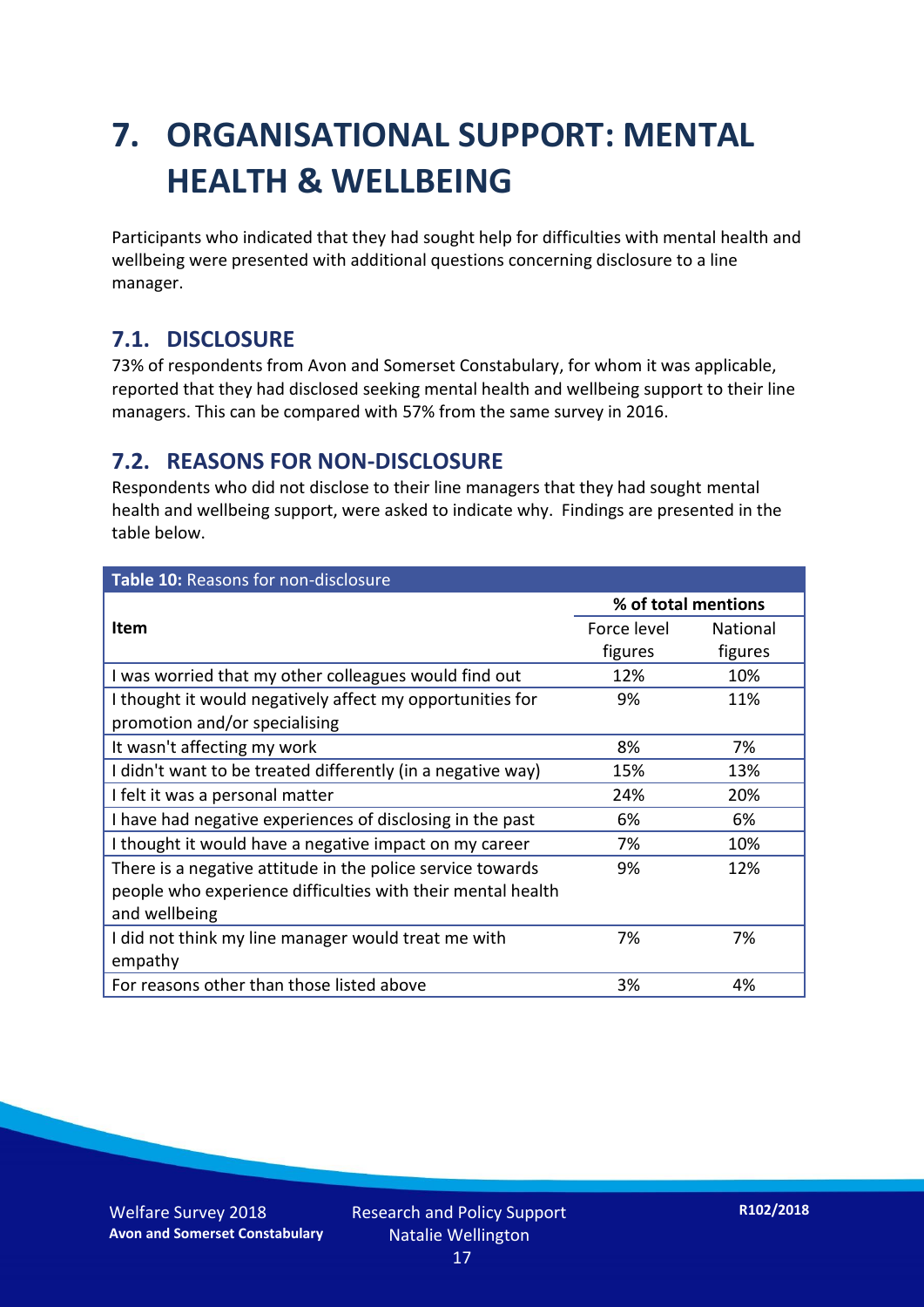### **7.3. ATTITUDES TO MENTAL HEALTH AND WELLBEING**

All respondents were asked about the attitude of the police service towards mental health and wellbeing.

Respondents were provided with a list of statements, and asked to indicate the extent to which they agreed or disagreed with the statement.

The table below shows the percentage of respondents who agreed with three key statements about the police services attitudes towards mental health and wellbeing for both Avon and Somerset Constabulary, and the police service as a whole.

| Table 11: Attitudes to mental health and wellbeing |                                                    |                  |
|----------------------------------------------------|----------------------------------------------------|------------------|
| <b>Statements</b>                                  | % of respondents that agreed with<br>the statement |                  |
|                                                    | Force level figures                                | National figures |
| The police service encourages staff to talk openly | 52%                                                | 45%              |
| about mental health and wellbeing                  |                                                    |                  |
| Someone would be treated differently (in a         | 31%                                                | 37%              |
| negative way) if they disclosed difficulties with  |                                                    |                  |
| their mental health and wellbeing                  |                                                    |                  |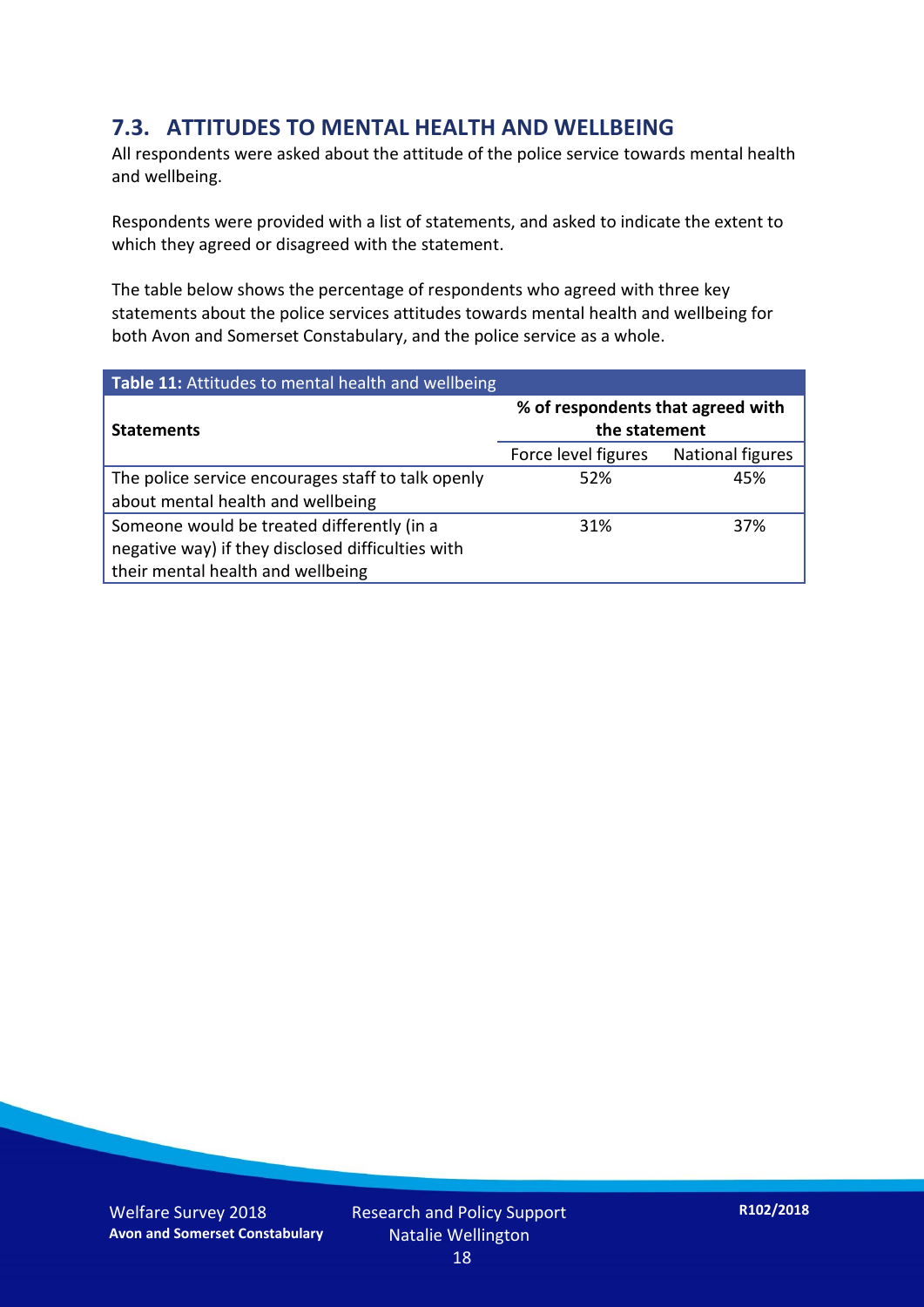## **8. Notes for JBBs**

Additional findings from the 2018 Demand, Capacity and Welfare survey are available on request from the Research and Policy department. Additional topics include, but are not limited to:

- Morale,
- Fatigue and sleep,
- Managerial mental health and wellbeing support,
- Organisational change, and
- Organisational justice.

The findings of the survey can also be broken down in more detail in terms of different demographic groups, such as rank, role or length of service. However please be aware that we can only go into a certain level of detail with this demographic data in order to preserve respondents' confidentiality.

JBBs wishing to obtain further information can contact [ResearchandDataCollection@polfed.org](mailto:ResearchandDataCollection@polfed.org) to discuss their requirements.

The Research and Policy Department only has one member of staff responsible for these data requests; please bear this in mind in terms of turnaround times and the amount of data you request when contacting the team.

All other interested parties should speak to their local JBB in the first instance.